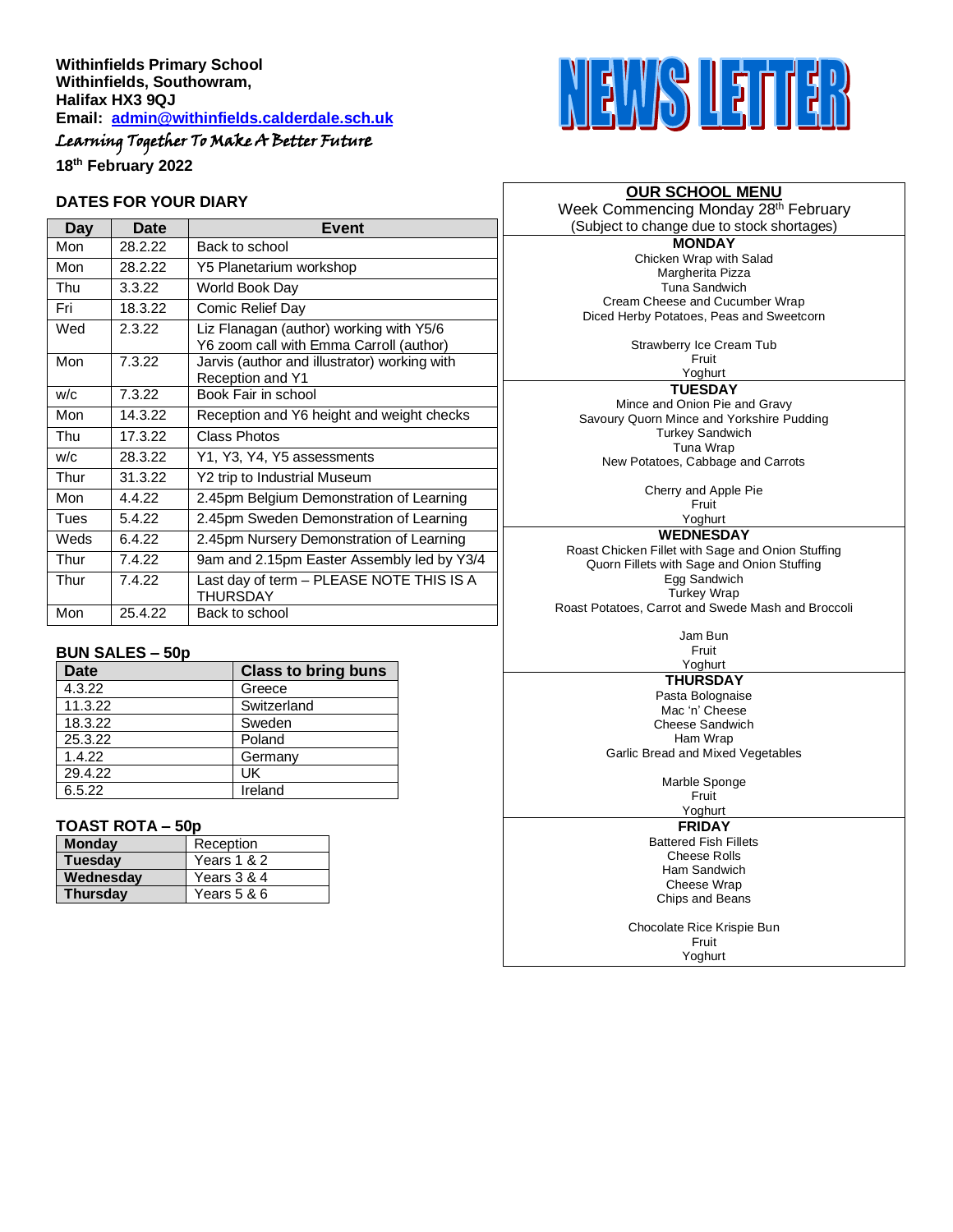# **18 th February 2022**

## **News from this week**

#### Robinwood

Many thanks to the children who visited Robinwood in Wrexham for their residential visit this week. They were great ambassadors for our school – displaying excellent manners, being brave, supporting each other kindly and showing appreciation towards the Robinwood staff as well as our own staff. Many of the children achieved far more than they thought they would and there were some particular superstars who really encouraged their peers who were frightened in some of the activities. Well done to you all. I am very proud of you!

Thanks must also go to the staff who gave up their family time to attend the residential. Without staff volunteering their time, residentials such as these could not take place.

We have provisionally booked a residential for the current Y4 children for when they move into Y5 and further details will be sent next half term.

## Readathon

Your child should have brought home a Readathon sponsor form. They can ask for sponsors for any type of reading activity. They may ask for 'per book read' sponsors or 'per ten minutes reading' sponsors or any other reading activity. Equally, some sponsors may prefer to give a fixed amount.

The money will go to Read for Good which is an organisation which provides new books every 6 weeks for children's wards in hospitals. If you are able to pay online (details on the sponsor form) then this would help us as it would reduce the amount of cash being held in school. Otherwise, please send the money into school on or after World Book Day (3rd March) in a named envelope. Please send all sponsor cards into school even if you have paid online as they can claim the gift aid via the sponsor form details.

Please encourage your children to take part as it supports their reading and even if each child only collected £1 sponsor money, we would have nearly £350!

## Y3 Family Learning event

Once again, this family learning event was extremely well attended on Monday. All the children went home with a piece of dough to bake at home. I had lots of reports of lovely tasting bread with some children even bringing it for their sandwiches the following day! Many thanks to all parents and grandparents who helped to make this such a successful event!

## **Information for next week**

## Advance notice of dates

World book day will take place on 3rd March which is in the first week back after half term. Children are encouraged to dress up as their favourite book character for the day.

# **Other information**

#### Blue Badge Holders

If your child or the adult collecting them from school has a blue badge, please ensure that it is visible when you approach the barrier so that any member of staff monitoring the barrier can easily see the badge. Many thanks.

## Future Date

Comic Relief will take place on 18<sup>th</sup> March when children will be able to come in non-uniform but are encouraged to include something red within their outfit.

#### Spare Clothes

Please can we have donations of spare clothes particularly for the bottom half e.g. school trousers, school skirts, tights and socks. We often have children fall and get very wet in the playground and we have run out of spare clothes particularly for the older children. We do not need loads so please do not be offended if you bring some and we say we've got enough as it just means someone else beat you to it!

#### PE kit of PE days

Many thanks for your support in sending your child (Y1- Y6) in their PE clothes on their PE day. We will continue with this next half term but please can I ask that children wear school PE kit and their school jumper or cardigan. This means they should wear trainers, navy or plain dark coloured leggings or joggers (this can be navy shorts as the weather improves), their normal plain white or logo PE t-shirt (or a school polo shirt if you'd prefer) and their normal school jumper or cardigan. They should not be wearing hoodies or other non-uniform clothes as wearing their school jumper or cardigan means that they are still wearing appropriate uniform on that day. Thank you for your support with this.

If we decide to continue with this arrangement into the next school year, we will look to source joggers or tracksuits with the school logo for those that wish to purchase these but we will inform parents when a decision has been made..